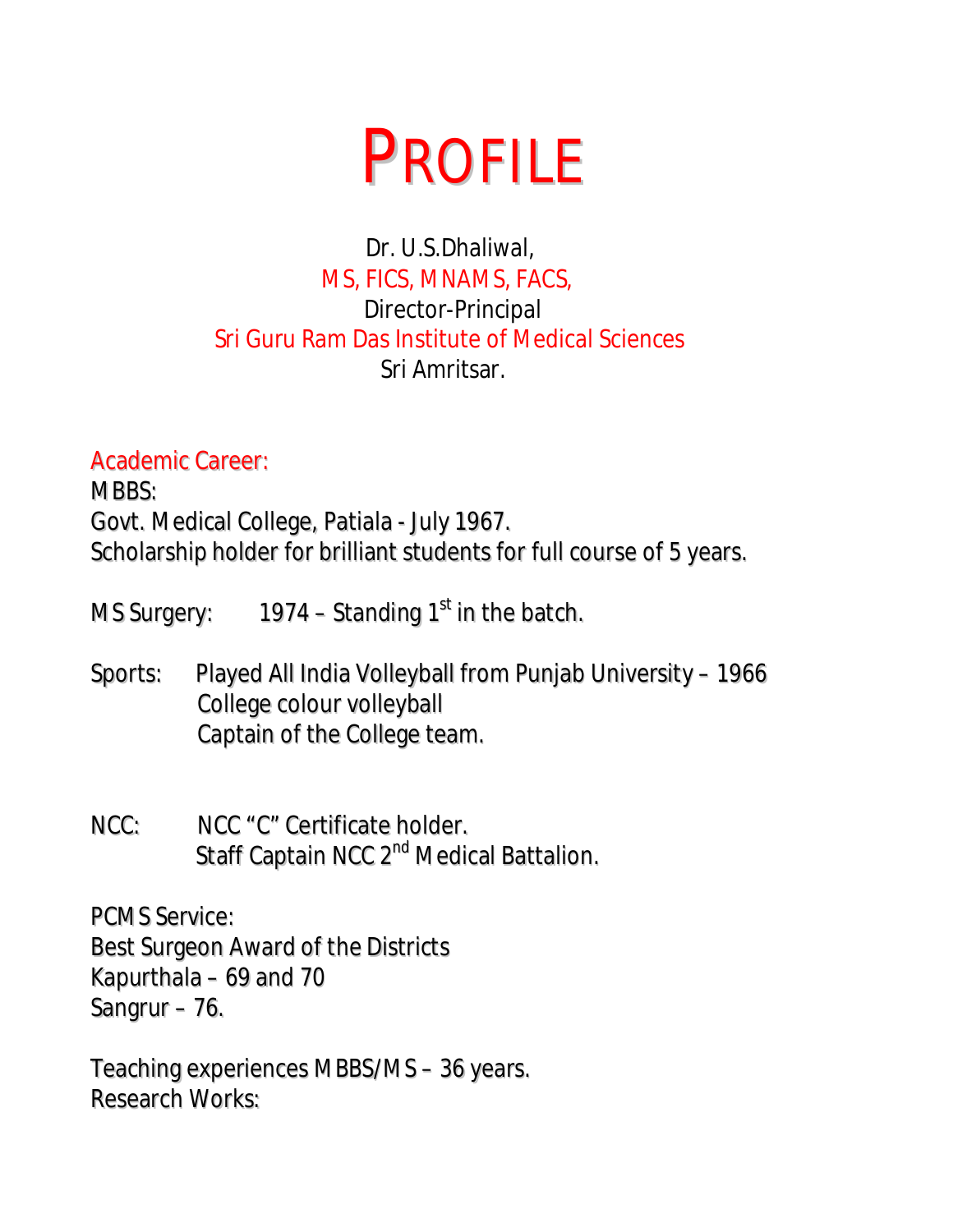## 1st author for Button Hole Surgery in the world (one inch cut only)

Developed a new technique for gall bladder surgery first time in the world and naming it as "Button Hole Cholecystectmy" done through one inch cut.

Demonstrated this technique of operation in large number of International/National Surgical Conferences including Taiwan, Singapore, Kathmandu, Dhaka, Madras etc.

Introduced for the first time in Amritsar Medical College: -

- 1. Fine needle aspiration cytology a simple test for cancer diagnosis.
- 2. Cryo Surgery out-door treatment for Piles etc.
- 3. Intestinal Endoscopy for diagnosis and treatment of stomach diseases.

More than 44 original research papers in surgery published in National/International Journals.

More than 50 research thesis supervised of postgraduate students.

Conferences attended :

Attended and presented papers/chaired sessions in more than 100 International/National conferences.

Organising Secretary of five Regional National Conferences. Member of nine important academic sub-committees of Association of Surgeons of India at National level and International College of Surgeons of India etc.

Northern Chapter of Association of Surgeons of India (Surgeons Association for Punjab, Haryana, J&K, Himachal Pradesh and Chandigarh)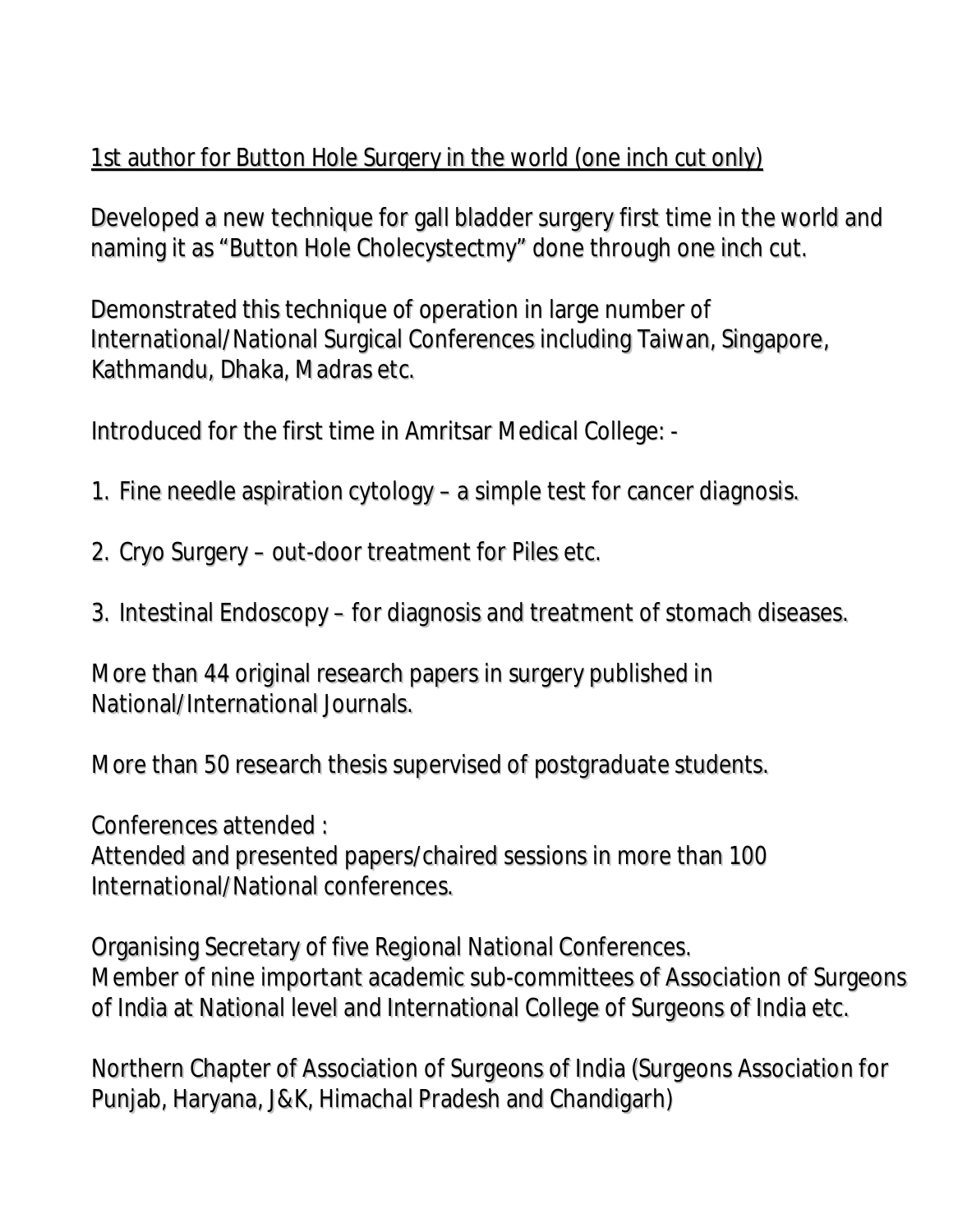- 1. Treasurer/Secretary 1983 to 1998 by unanimous unopposed elections held every year.
- 2. President of this five Northern Indian States Surgeons Body 2001-2002.

Fellowship/Membership of Scientific Bodies:

|                                 | 1. Fellow/Life member of 16 Surgical Organisations of<br>National/International level list attached.                               |
|---------------------------------|------------------------------------------------------------------------------------------------------------------------------------|
| FACS-                           | 2. Awarded fellowship by American College of Surgeons,<br>USA-<br>1995.                                                            |
| FICS-                           | 3. Awarded fellowship of International College of Surgeons,<br>USA-<br>1986.                                                       |
|                                 | 4. Awarded fellowship by Association of Surgeons of Inda-1990.                                                                     |
| <b>WHO</b>                      | 5. Awarded fellowship by World Health Organisation (WHO) Geneva<br>on FNAC-1983.                                                   |
| FAMS-                           | 6. Fellowship for Intestinal Cancer Surgery at Tata Memorial<br>Hospital, Bombay- 1987.                                            |
|                                 | 7. Fellowship by National Academy of Medical Sciences a most<br>prestigious fellowship in medical sciences in India - 1986.        |
|                                 | Awarded Fellowship of IMA, Medical Specialities - 1986.<br>8.                                                                      |
|                                 | Commonwealth Fellowship for cancer surgery, London-1989 (3<br>9.<br>months).                                                       |
| Endoscop<br>y &                 | Punjab Govt. sponsorship for Intestinal endoscopy and surgery<br>10.<br>Ahmedabad (1 month) – 1990.                                |
| Laproscop                       | Higher training in endsopocy, laser laproscopic surgery<br>11.<br>sponsored by Punjab Govt. (2 months) – 1996 Madras.              |
| Editor of<br>Surgery<br>Journal | 12. Associate Editor of Surgical Journal of North India. A prestigious<br>surgical journal of the country - 1984 to 1998.          |
| <b>Guest Lecture</b>            | Guest Lectures – invited for guest lecture on Button hole<br>13.<br>Surgery by: (1) Association of Surgeons of India, Ahmedabad in |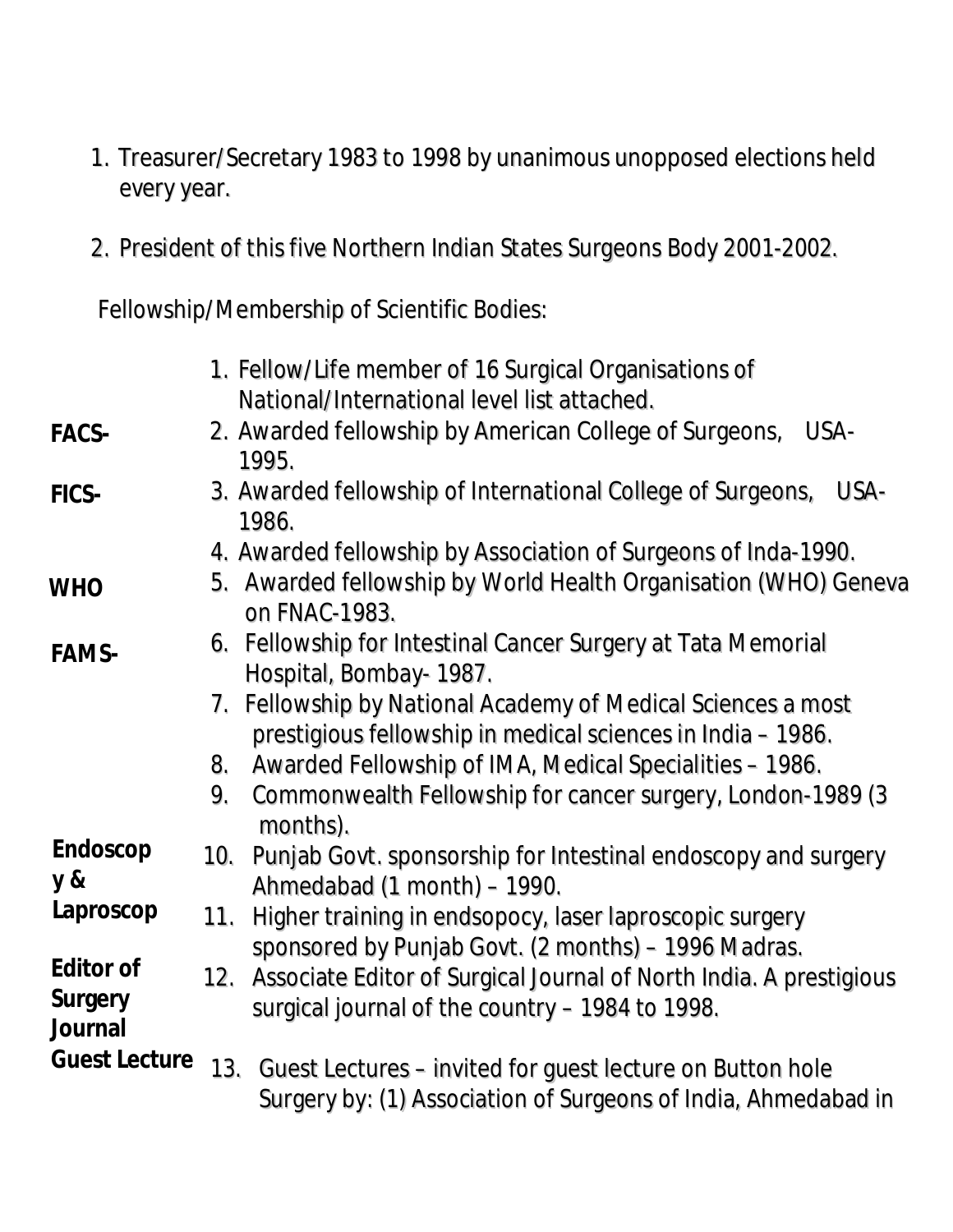the year 1997 (2) Dhaka, (3) Kathmandu, (3) Madras, (4) Taiwan etc.

#### Punjab State Award for research work:

Punjab State award for research work and button hole surgery in the year of 1996 – first surgeon ever in the Punjab State.

Special honour Awarded by Shiromani Gurdwara Parbandhak Committee: -

|                   | Award by SGPC 1. Awarded with silver plate and shawle for scientifically proving |
|-------------------|----------------------------------------------------------------------------------|
|                   | that shaving of hair is not necessary in surgeries – Award given by              |
| Article in Gurmat | the SGPC President, Jathedar Gurcharan Singh Tohra – 1997.                       |
| Parkash           | 2. Article published on the above subject in Gurmat Parkash -                    |
|                   | December 1996.                                                                   |

Service in Sri Guru Ram Das Institute of Medical Sciences, Sri Amritsar: -

#### **Achievements**

- 1. Joined as Professor & Head of Surgery in July 1998, leaving Govt. service 4 years before retirement – with a missionary
- 2. Recipient of merit scholarship for all the 5 years during this course.
- 3. Represented Govt. Medical College Patiala in Volleyball at National level.
- 4. "C" certificate in NCC
- 5. under officer in NCC 2BN.
- 6. NCC officer as Captain in 2BN NCC Govt. Medical College Patiala.
- 7. MS Surgery: Govt. Medical College Patiala in May 1974.
- 8. Rural service 3 ½ years. Incharge Civil Hospital Mallerkotla 2 years.
- 9. Professor of Surgery in Punjab State Medical College Amritsar and Faridkot - March 1985 to July 1998.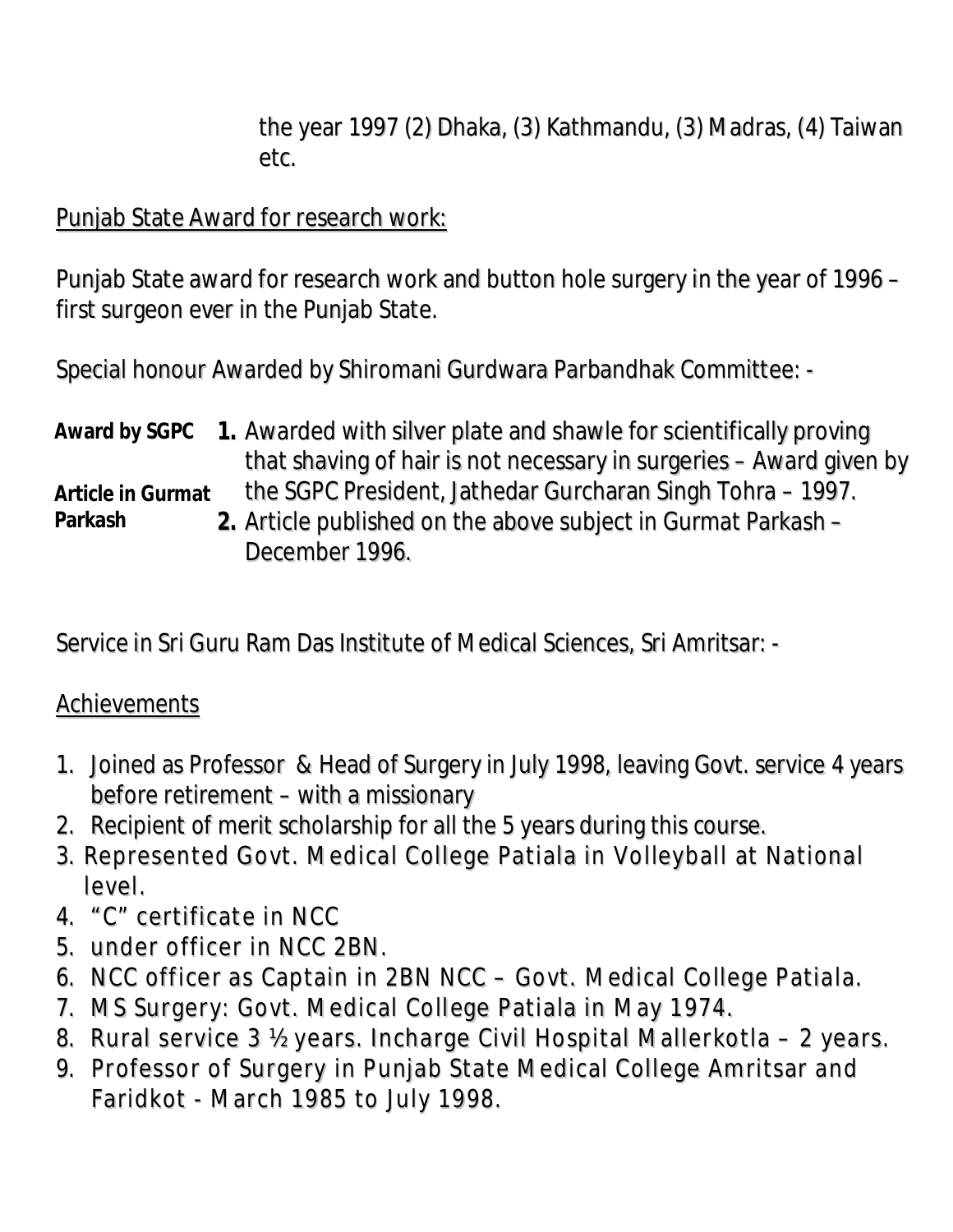- 10. Professor & Head Surgery, Sri Guru Ram Das Institute of Medical Sciences & Research, Sri Amritsar from July 1998 till date.
- 11. Member/Fellow 16 National/International bodies related to Surgical sciences.
- 12. Awarded Fellowship by International College of Surgeons, USA in 1986.
- 13. Fellowship Tata Memorial Hospital Bombay for G.I. Cancer updated for 2 weeks in 1988 by Pb. Govt.
- 14. Fellowship Endscopy training Municipal Medical College, Ahemdabad for 6 weeks by Pb. Govt.
- 15. Fellowship Apollo Hospital, Madras in 1993 for G. I. Endoscopy and Laproscopy for 2 months by Pb. Govt.
- 16. Awarded Fellowship by American College of Surgeons in 1994.
- 17. Fellow Association of Indian Surgeons.
- 18. Presented invited Guest Lectures at National level ASI conferences.
- 19. Presented about 80 papers in National and International Conferences.
- 20. Fellow of Indian Academy of Medical Sciences, New Delhi.
- 21. More than 42 research papers published.
- 22. Premature retirement from Punjab Govt. Service in July 1998 and joined Sri Guru Ram Das Institute of Medical Sciences & Research, Amritsar as Professor & Head of Surgery Deptt.
- 23. Appointed Director-Principal, Sri Guru Ram Das Institute of Medical Sciences & Research, Amritsar on September 2000 till date.
- 24. Member Senate, Baba Farid University of Health Sciences, Faridkot.
- 25. Chairman, Adhoc Board of Studies (undergraduate), Baba Farid University of Health Sciences, Faridkot.
- 26. Member, Faculty of Medical Sciences, Baba Farid University of Health Sciences, Faridkot.
- 27. Treasurer/Secretary, Northern Chapter of ASI January 1983 to 1998.
- 28. President Northern Chapter of ASI 2001-2003.
- 29. Active Rotarian since 1975.